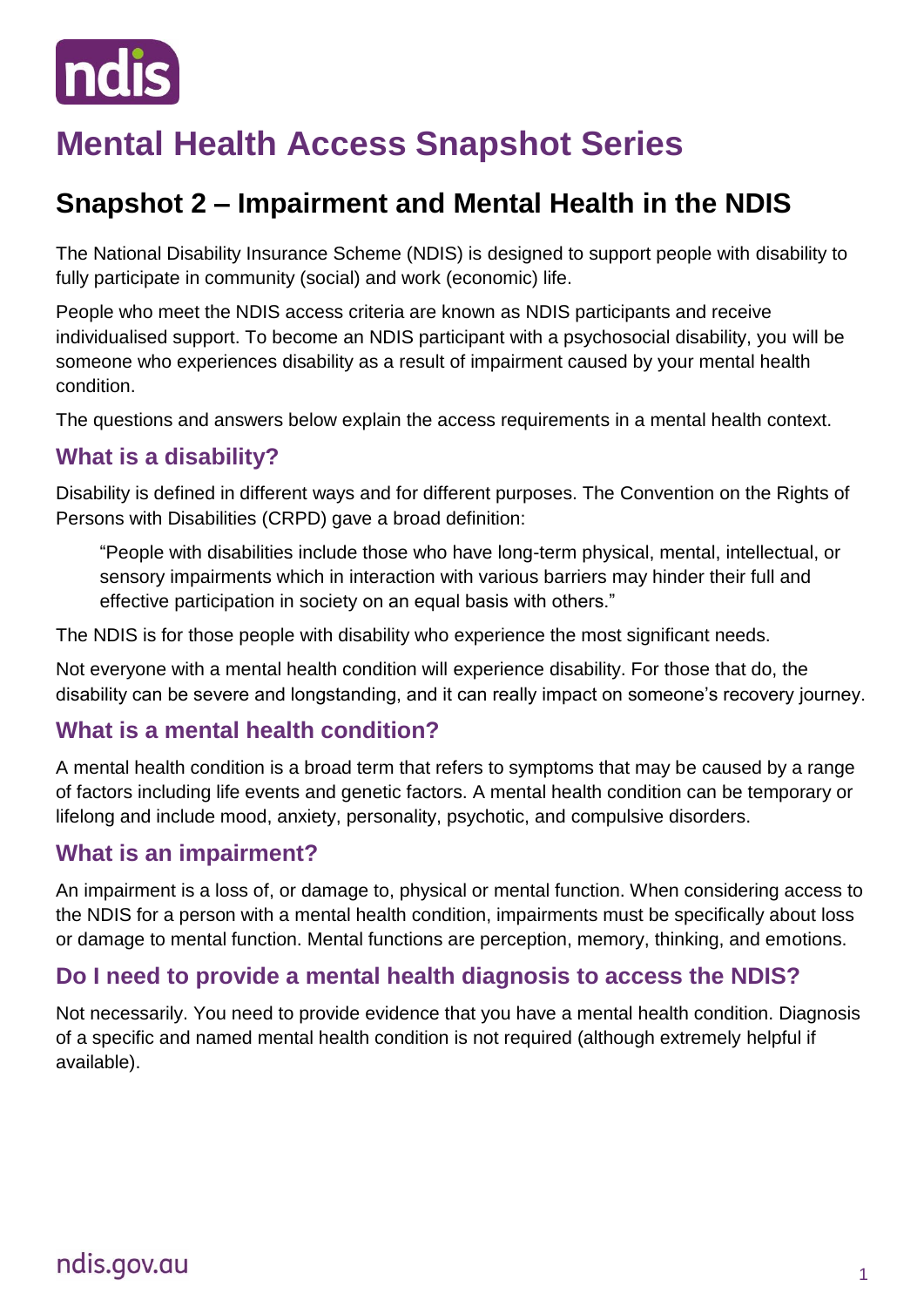

## **So I need to demonstrate that I have a mental health condition but I don't have to name the specific condition?**

Yes. A specific diagnosis may change over time, but the impact it is having on you is constant. Sometimes clinicians may not agree on a diagnosis. Confirmation of the presence of a mental health condition is required. This confirmation may include a specific mental health diagnosis, if available.

## **What is the focus of the NDIS if it is not diagnosis?**

NDIS support is centred on the impairment (the impact of the mental health condition rather than the condition itself).

Both at access and throughout a lifelong relationship with the NDIS, the core of everything the National Disability Insurance Agency (NDIA) does centres around how the impairment functionally impacts on a person's day-to-day life.

## **What is the difference between a mental health condition and an impairment?**

The terms "mental health condition" and "impairment" are distinct but interrelated. In the NDIS context, a mental health condition (which includes a range of diagnoses) can be thought of as the cause of the impairment (loss of or damage to mental function).

## **So if my impairment resulting from my mental health condition(s) has resulted in my disability could I be eligible for the NDIS?**

Yes. If you meet all of the other access criteria which include:

- your impairment is likely to be permanent, and
- your ability to do everyday activities is substantially reduced by your impairment.

Please see snapshots 3 & 4 for more info.

#### **Myth Busters**

#### **If a person has been diagnosed with Schizophrenia, which they have lived with for a number of years, they will automatically meet the NDIS access criteria?**

**False**. No specific mental health diagnosis will automatically meet or not meet the NDIS access criteria. Access decisions are made on individual circumstances and not specifically centred on the diagnosis, rather the impact that this mental health condition has on a person's daily life.

#### **If a person has co-existing drug/alcohol dependency they will not be eligible for the NDIS?**

**False**. If you are seeking to access the NDIS with a psychosocial disability, the NDIA needs to know that the impairment is because of a mental health condition. If that is the case, a person can meet the NDIS access requirements, regardless of any co-existing dependency issue(s). A potential participant may be accessing, or planning to access treatment, for co-existing substance dependency at the time of access and throughout any ongoing relationship with the NDIS.

# ndis.gov.au